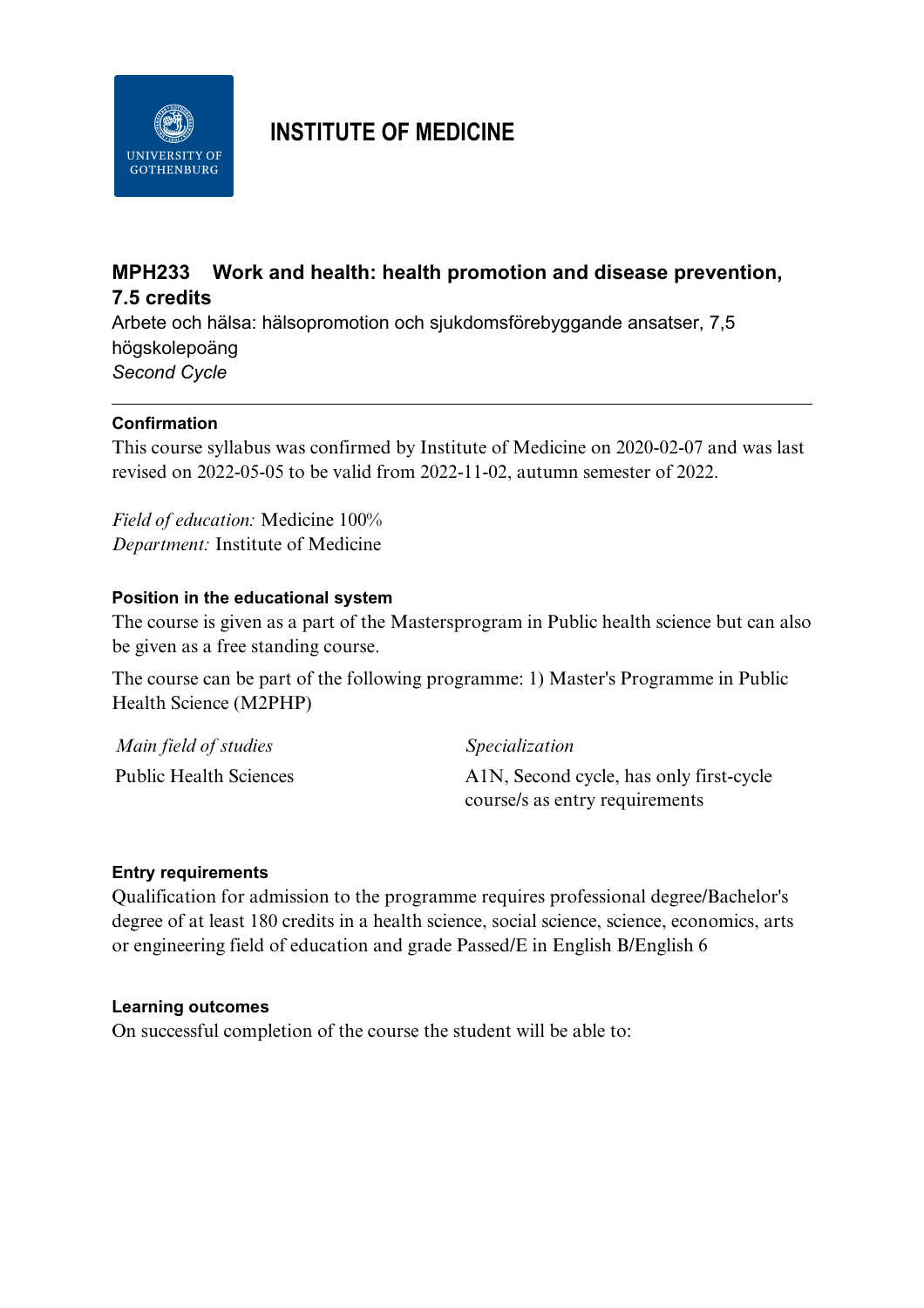#### *Knowledge and understanding*

- Explain basic concepts for the relations between health and risk factors from the work environment and the general environment, including principles for risk assessment.
- Describe health consequences after exposure to common risk factors for public and occupational health.
- Explain how social position (e.g., gender, socioeconomic position) and welfare systems influence work conditions and health at work.
- Explain principles for national and international regulations and governance for the work environment and the general environment.

### *Competence and skills*

- Independently and collectively identify common risk factors in the work environment and the general environment and suggest promotive and preventive measures, based on empirical data and theory.
- Identify and describe challenges for health at work in high-risk environments, and in precarious work
- Communicate with stakeholders, based on evidence-based knowledge and theories of risk communication.

### *Judgement and approach*

• Critically appraise how work and environmental conditions relate to ethical principles, human rights, and sustainable development.

The course is sustainability-related, which means that at least one of the learning outcomes clearly shows that the course content meets at least one of the University of Gothenburg's confirmed sustainability criteria.

### **Course content**

The course aims to provide a deeper understanding of the interplay between working conditions, environmental exposures, and individual and public health. The course provides knowledge about chemical, physical, organizational, and psychosocial environmental factors, as well as basic principles for risk assessment, risk management and risk communication.

Students will also gain knowledge and understanding of opportunities and barriers for national and international regulations in the field. The course content is relevant for both national and international conditions and the student will have flexibility in directing individual assignments in line with experience and interest.

The Master's Programme in Public Health Science is connected to Sustainable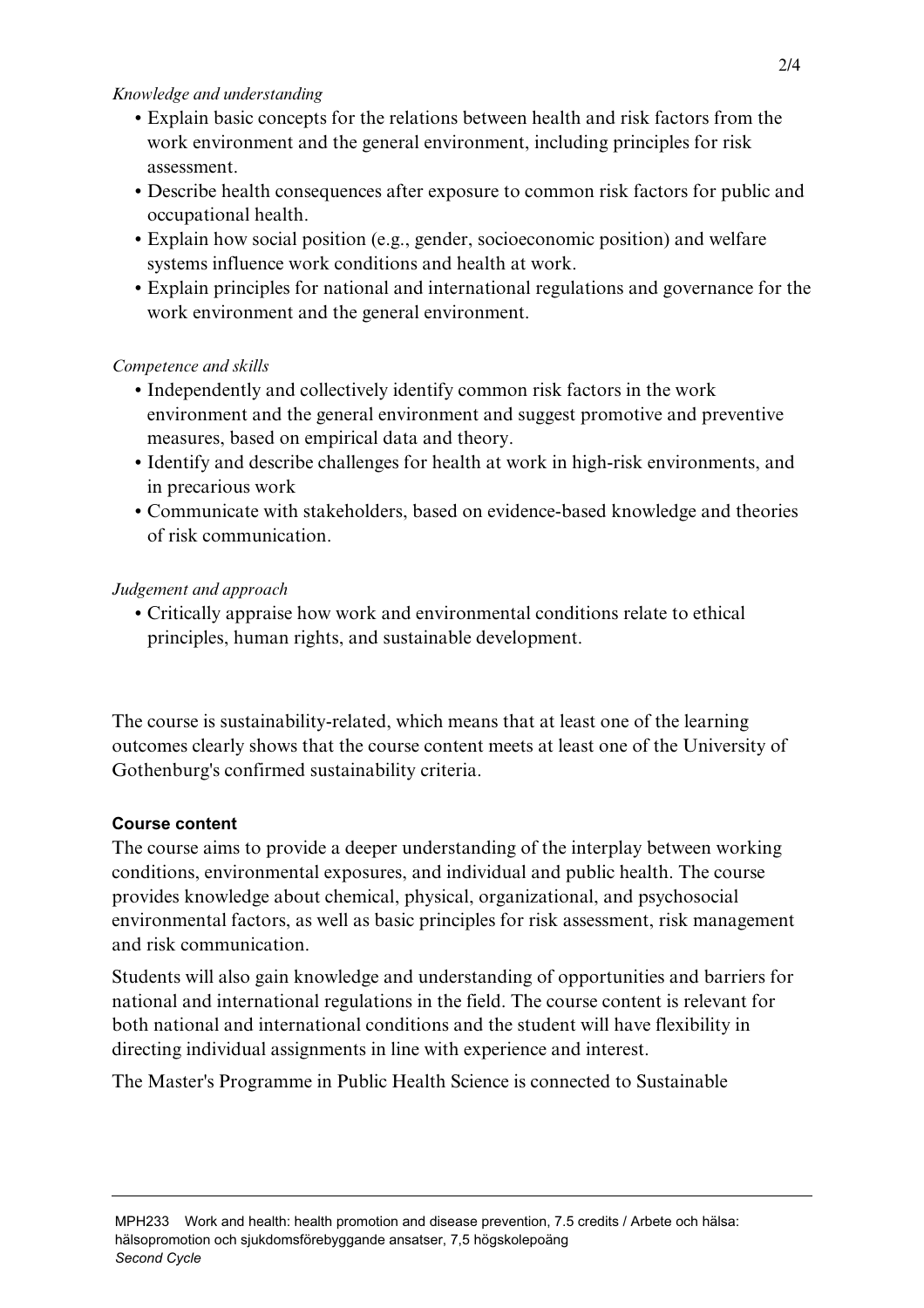Development Goal (SDG) 3 (ensure healthy lives and wellbeing for all) as well as target 4.7, to 'ensure that all learners acquire the knowledge and skills needed to promote sustainable development'. The course MPH234 also specifically relate to goal 8 (Decent work and economic growth).

### **Form of teaching**

The course adopts student centered learning, focusing on student activity and interaction. The course is normally supported by lectures, seminars, individual assignments, group work and supervised group discussion grounded in research and real-world examples. Some lectures and teaching activities (i.e., group work and supervised group discussion) are performed together with the course MPH234.

### *Language of instruction:* English and Swedish

All teaching and teaching material will be in English but written assignments can be conducted in Swedish for free-standing students (not program students).

### **Assessment**

The course will be examined through:

- Examination session 1: an individual oral presentation followed by group discussion about national and international regulations related to work environment and general environment
- Examination session 2: an individual written report and an individual oral presentation in form of role play about the risk assessment and risk communication in real-world cases.
- Three mandatory seminars and two mandatory short written assignments with peer response.

Re-examination is given with an equivalent task (oral and written) of the ordinary examination. Incomplete or absence from any of the mandatory tasks will be compensated for by additional tasks according to instructions from the course leaders.

A student who has taken two exams in a course or part of a course without obtaining a pass grade is entitled to the nomination of another examiner. The student needs to contact the department for a new examiner, preferably in writing, and this should be approved by the department unless there are special reasons to the contrary (Chapter 6 Section 22 of the Higher Education Ordinance).

If a student has received a recommendation from the University of Gothenburg for special educational support, where it is compatible with the learning outcomes of the course and provided that no unreasonable resources are required, the examiner may decide to allow the student to sit an adjusted exam or alternative form of assessment.

In the event that a course has ceased or undergone major changes, students are to be